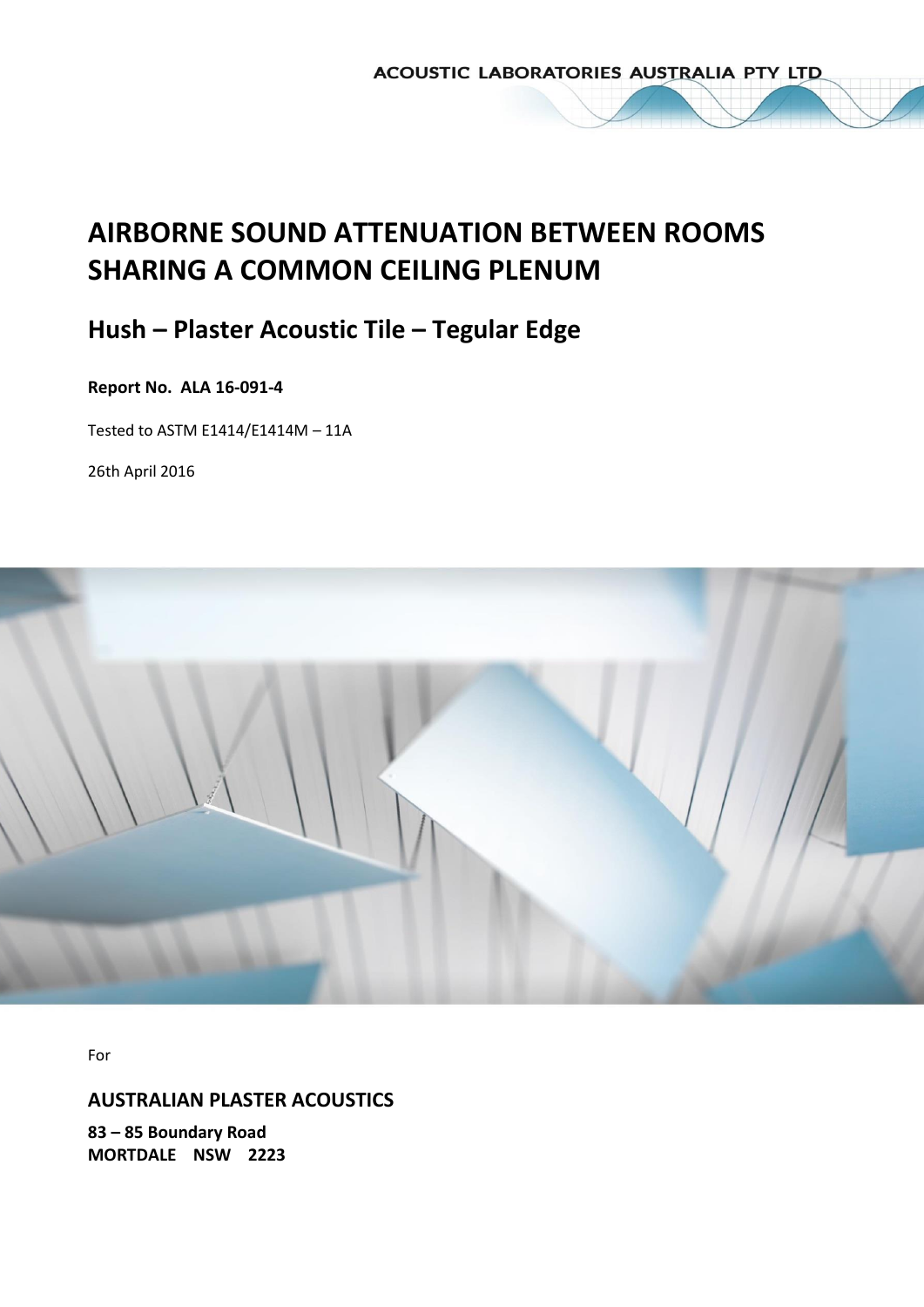|    | <b>CONTENTS</b>    |                                                       | Page                    |  |  |  |
|----|--------------------|-------------------------------------------------------|-------------------------|--|--|--|
| 1. |                    | <b>TEST OBJECTIVE</b>                                 | 3                       |  |  |  |
| 2. | <b>DESCRIPTION</b> |                                                       |                         |  |  |  |
|    | 2.1                | <b>Test Sample</b>                                    | $\mathbf{3}$            |  |  |  |
|    | 2.2                | Installation of Sample                                | 3                       |  |  |  |
| 3. |                    | <b>TEST FACILITIES</b>                                |                         |  |  |  |
|    | 3.1                | Size of Test Rooms                                    | 3                       |  |  |  |
|    | 3.2                | Dividing Wall                                         | 4                       |  |  |  |
|    | 3.3                | Plenum                                                | 4                       |  |  |  |
|    | 3.4                | <b>Acoustic Diffusion</b>                             | $\overline{\mathbf{4}}$ |  |  |  |
|    | 3.5                | Temperature / Humidity                                | 4                       |  |  |  |
| 4. |                    | <b>TEST PROCEDURE</b>                                 |                         |  |  |  |
|    | 4.1                | Sound Source                                          | 4                       |  |  |  |
|    | 4.2                | <b>Microphone Positions</b>                           | 5                       |  |  |  |
|    | 4.3                | <b>Reverberation Time Measurements</b>                | 5                       |  |  |  |
|    | 4.4                | <b>Test Equipment</b>                                 | 5                       |  |  |  |
| 5. | <b>Results</b>     |                                                       |                         |  |  |  |
|    | 5.1                | Results                                               | 5                       |  |  |  |
|    | 5.2                | Equivalent Sound Absorption Area                      | 5                       |  |  |  |
|    | 5.3                | Significance                                          | 6                       |  |  |  |
|    |                    | Airborne Sound Attenuation between Rooms - Data Sheet | 7                       |  |  |  |

| <b>Report Version</b> | Author           | Date            |
|-----------------------|------------------|-----------------|
| Initial               | Norbert Gabriels | 26th April 2016 |

The report tester and author is a Fellow of the Australian Acoustical Society.

Disclaimer – The information contain within this report is solely for the use of the client identified on the cover page. The results reported above apply to the specific specimen as tested. No responsibility is assumed for performance of any other specimen.

The report is based on a specific scope as agreed between Acoustic Laboratories Australia Pty Ltd and the client. Acoustic Laboratories Australia Pty Ltd accepts no liability where this report is used by any third party who may rely upon this document. No section of this report can be used by a thirdparty without prior approval from the client and Acoustic Laboratories Australia Pty Ltd. This report must not be reproduced or reviewed, except in full.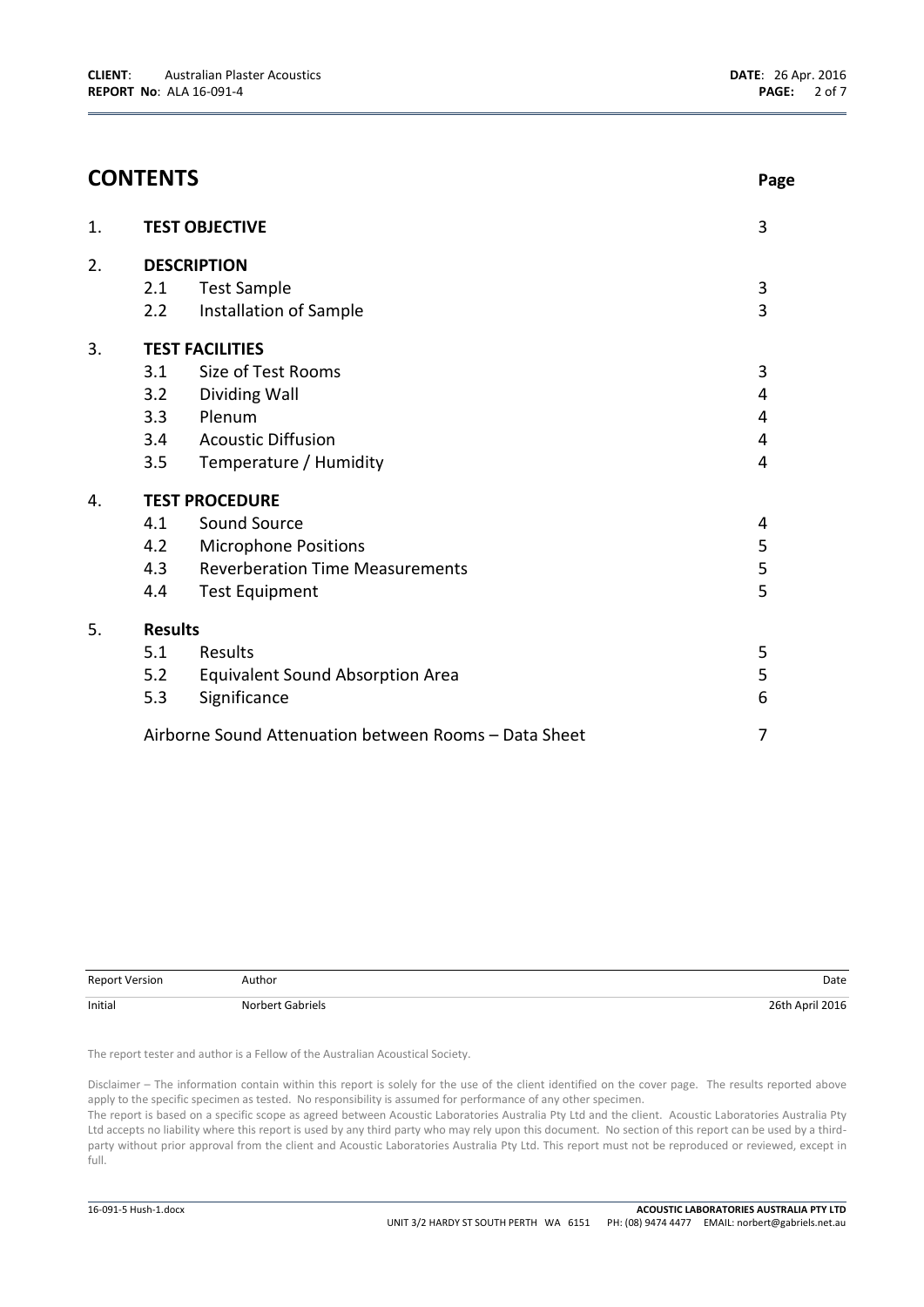#### **1. TEST OBJECTIVE**

Australian Plaster Acoustics commissioned Acoustic Laboratories Australia to measure the room-toroom airborne sound insulation of the 'Hush' plaster acoustic ceiling tile with tegular edge with a plenum above ceiling. The test was carried out on April 14, 2016.

The tests were carried out at the Heafod Laboratory facility in Bayswater, Western Australia. The ceiling sample under test was installed in an exposed Tee Bar ceiling suspension system with a plenum above a dividing wall that separates the two rooms of the test facility. The laboratory space is arranged so that it simulates a pair of horizontally adjacent rooms sharing a common suspended ceiling system, plenum and dividing wall. The dividing wall extends to the underside of the ceiling system which is continuous over the two rooms.

The test was carried out in general accordance with ASTM E1414/E1414M-11a - Standard Test Method for *Airborne Sound Attenuation Between Rooms Sharing a Common Ceiling Plenum.* 

## **2. DESCRIPTION**

## **2.1 Test Sample**

The plaster acoustic tile sample under test as described by the manufacturer consists of:

- Australian Plaster Acoustics 'Hush' 600 x 600 mm plaster acoustic ceiling tile with Tegular edges on all sides
- Nominal 21.4% open area
- 25mm glasswool insulation at 32 kg/m3 backing within each tile compressed to 20mm thickness
- Thin (2mm) plaster skim coat over insulation to seal the tile
- Overall thickness of tile is 28mm
- Nominal weight 4.5 kg / tile

#### **2.2 Installation of the Sample:**

The tile was installed within a 600 x 600mm exposed Aluminium Tee bar grid.

The tee bar was suspended on 20 hangers connected to a secondary support system of 5 tee bars suspended 220 mm from the soffit of the slab. Ceiling grid was suspended off this secondary grid. The overall ceiling plenum depth is 740mm.

The ceiling was continuous over the 75mm by 50mm partition capping. Two strips of Raven RP 48 soft EPDM "D" seal were adhered to the partition capping to provide a seal to the plaster acoustic tile continuous over the capping.

A Tee bar was located on the partition capping. A 6mm timber spacer was located under the Tee bar to permit the testing of tegular edge tiles.

# **3. TEST FACILITIES**

#### *3.1* **Size of test Rooms**

The test facility consists of a parallelepiped room 9.0m long, 4.9m wide and 3.6m high. A barrier from floor to underside of ceiling divides the space unequally into two areas 4m and 4.5 metres long. The rooms are constructed of reinforced concrete with a vibration break in the walls, floor and roof in the line of the barrier. The volumes of the two rooms below the ceiling are 68 $m^3$  and  $55m<sup>3</sup>$ .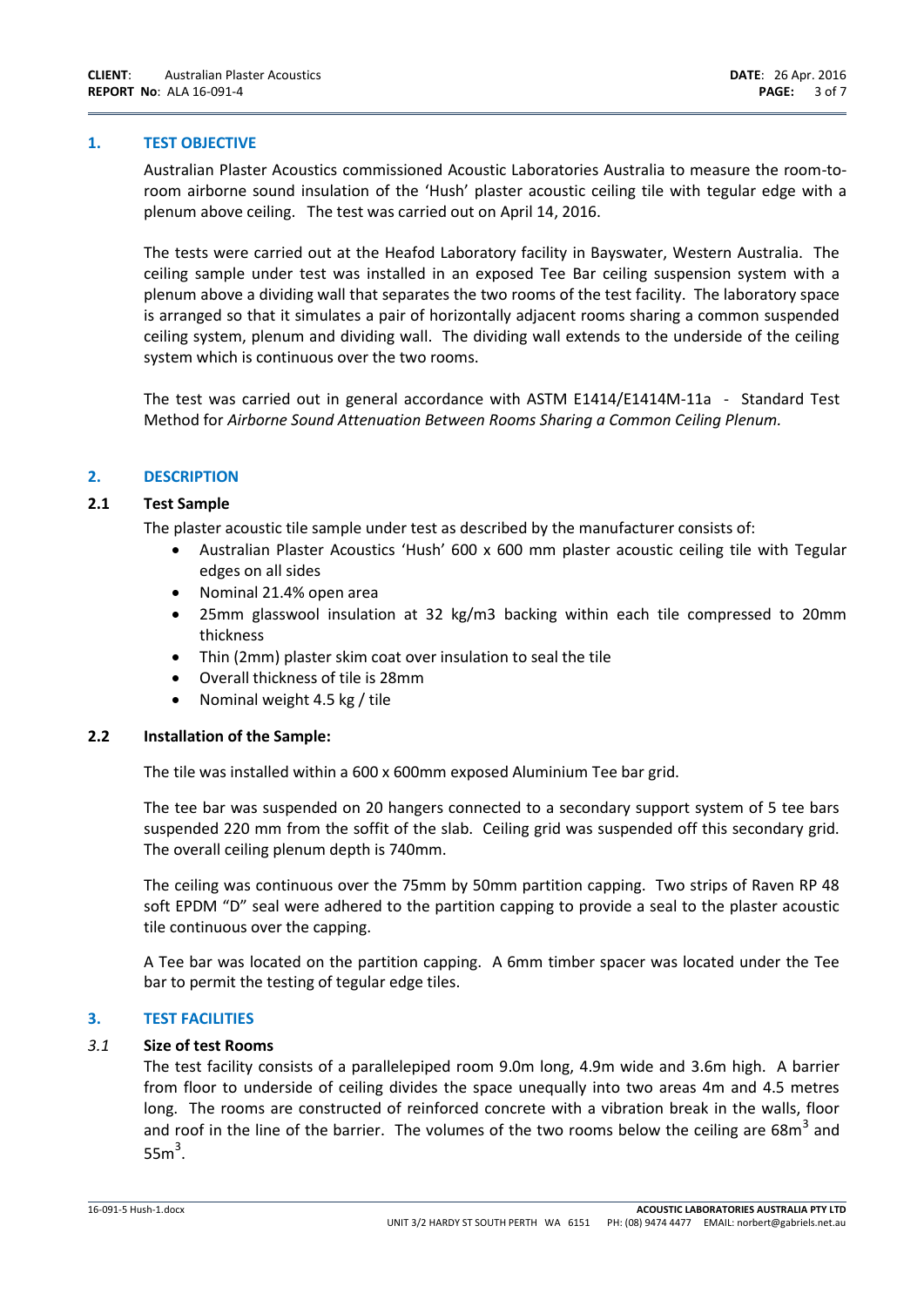# 3.2 **Separating Wall**

The dividing barrier is constructed as a dual stud, insulated plasterboard partition wall with 3 layers 13mm fire rated plasterboard each side of the partition. The wall is 4.9 metres wide and tapered at its upper extremity. The cap on top of the wall is 75mm x 50mm.

#### 3.3 **Plenum**

- 3.3.1 *Plenum Height*: The plenum height is 740mm.
- 3.3.2 *Plenum Width*: The plenum width at the separating wall was set at 4.3 metres. The restriction in the plenum width was achieved by installing 16mm fire-rated plasterboard barriers on either side of the plenum. Plenum barriers extended from the top of ceiling tile to underside of slab over.
- 3.3.3 *Plenum Lining*: All sides of the plenum are lined with perforated foil faced 75mm 32Kg/m3 density fibreglass insulation with sound absorption coefficients meeting requirements of ASTM 1414 clause 7.1.5.1

## 3.4 **Acoustic Diffusion**

Sound diffusion is achieved in each room by 6 off 1.2m square 19mm structural ply panels randomly oriented and suspended on two poles within the room. 8.64m2 of one sided acoustic diffusion is provided in each room.

#### 3.5 Temperature / Humidity

The temperature and relative humidity conditions at commencement of test were:

| <b>Acoustic Chamber 2</b>            |     | <b>Acoustic Chamber 3</b> |                      |  |
|--------------------------------------|-----|---------------------------|----------------------|--|
| <b>Rel. Humidity</b><br>Temperature. |     | Temperature.              | <b>Rel. Humidity</b> |  |
| $19^{\circ}$ C                       | 57% | $19^{\circ}$ C            | 59%                  |  |

#### **4. TEST PROCEDURE**

The test procedure involves a sound source fed to loudspeakers in the source room being measured in both the Source and Receiver rooms, and the measurement of Reverberation Times in the Receiver room. The measurement is carried out in both directions with loudspeakers installed in each room during the entire test. The normalised ceiling attenuation is measured separately for each direction of test; the value reported is the arithmetic average of the two results.

#### 4.1 **Sound Source**

Two wide band random noise generators were connected via a 2 channel amplifier to two loudspeakers. The loud speakers were positioned in the trihedral corners of the room opposite the barrier wall.

The noise level of the source was adjusted so that the sound levels in the receiving room were at least 10 dB above the Background noise level in all relevant frequency bands.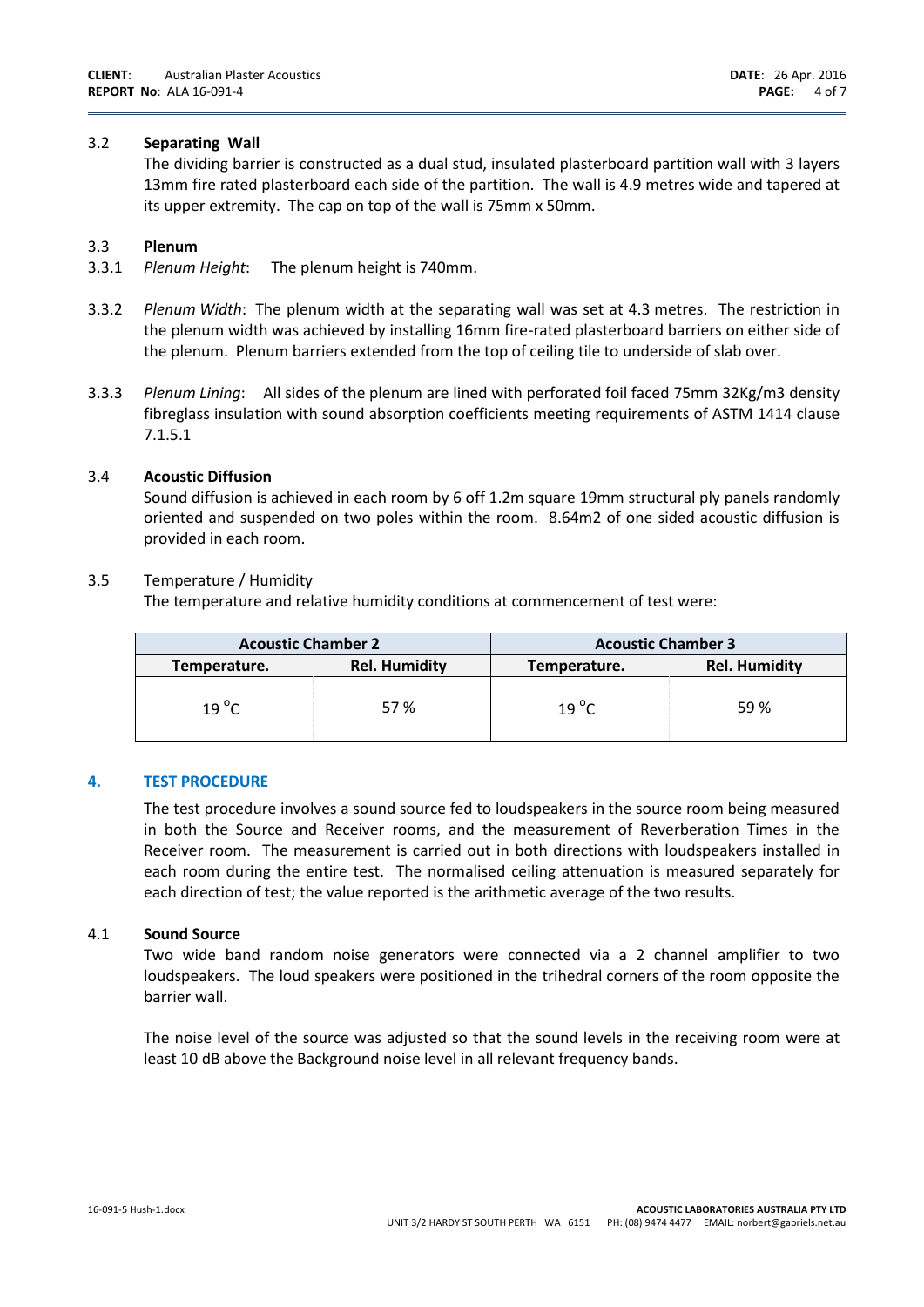# 4.2 **Microphone Positions**

A single microphone was used for the measurement in both the source and receiver rooms. A total of 8 microphone positions were used in both the source and receiving room.

# 4.3 **Reverberation Time Measurements**

The Reverberation Time in the two receiving rooms was measured using two source positions and 4 microphone positions, providing 8 independent source / microphone positions in each room. The Reverberation Time was evaluated over a 30 dB range.

The 6 decays at each measurement position were first ensemble averaged, and then the results at each of the 8 measurement positions in each room were then arithmetically averaged, equating to a total of 48 decays in each room

# 4.4 **Test Equipment**

- Neutrik Minirator MR1 Professional sound source.
- Yamaha P3200 Stereo Amplifier Type 3600 400 watt / channel
- Behringer Eurorack MX602A Serial D002205486
- B&K Analyser Type 2270 Serial No  $2644641 (Cal: 10/4/14)$
- $\bullet$  B&K Microphone Type 4189 Serial No 2643586 (Cal: 11/04/14)
- Rion NC73 Sound Level Calibrator Serial No 1030728 (Cal: 17/09/14)
- Lorantz Speakers
- Vaisla HM34C Humidity & Temperature Meter Serial No: V2910014

# **5. RESULTS**

# **5.1 Results**

# 5.1.1 Ceiling Attenuation Class

The airborne sound attenuation between rooms of the Test Sample was tested at each one third octave band with centre frequencies between 100 and 5000 Hertz. The results of the measurements in 1/3 octave bands are given in the attached Data Sheet. The Ceiling Attenuation Class was determined at **CAC 34**

The Ceiling Attenuation Class CAC was determined in accordance with ASTM E413 *Classification for Rating of Sound Insulation*

#### 5.1.2 Normalised Ceiling Attenuation  $D_{n,c}$

The normalised ceiling attenuation between rooms as determined in octave bands is set out below

| <b>Normalised Ceiling Attenuation in Octave Bands</b> |     |     |     |     |    |    |
|-------------------------------------------------------|-----|-----|-----|-----|----|----|
| Frequency (Hz)                                        | 125 | 250 | 500 | 1 k | 7k |    |
| Sound Reduction (R) in dB                             | 15  |     | 33  |     | 36 | 38 |
|                                                       |     |     |     |     |    |    |

# **5.2 Equivalent Sound Absorption Area**

The equivalent absorption area in each of the rooms was determined from the measured Reverberation Time in accordance with AS/IS0 354.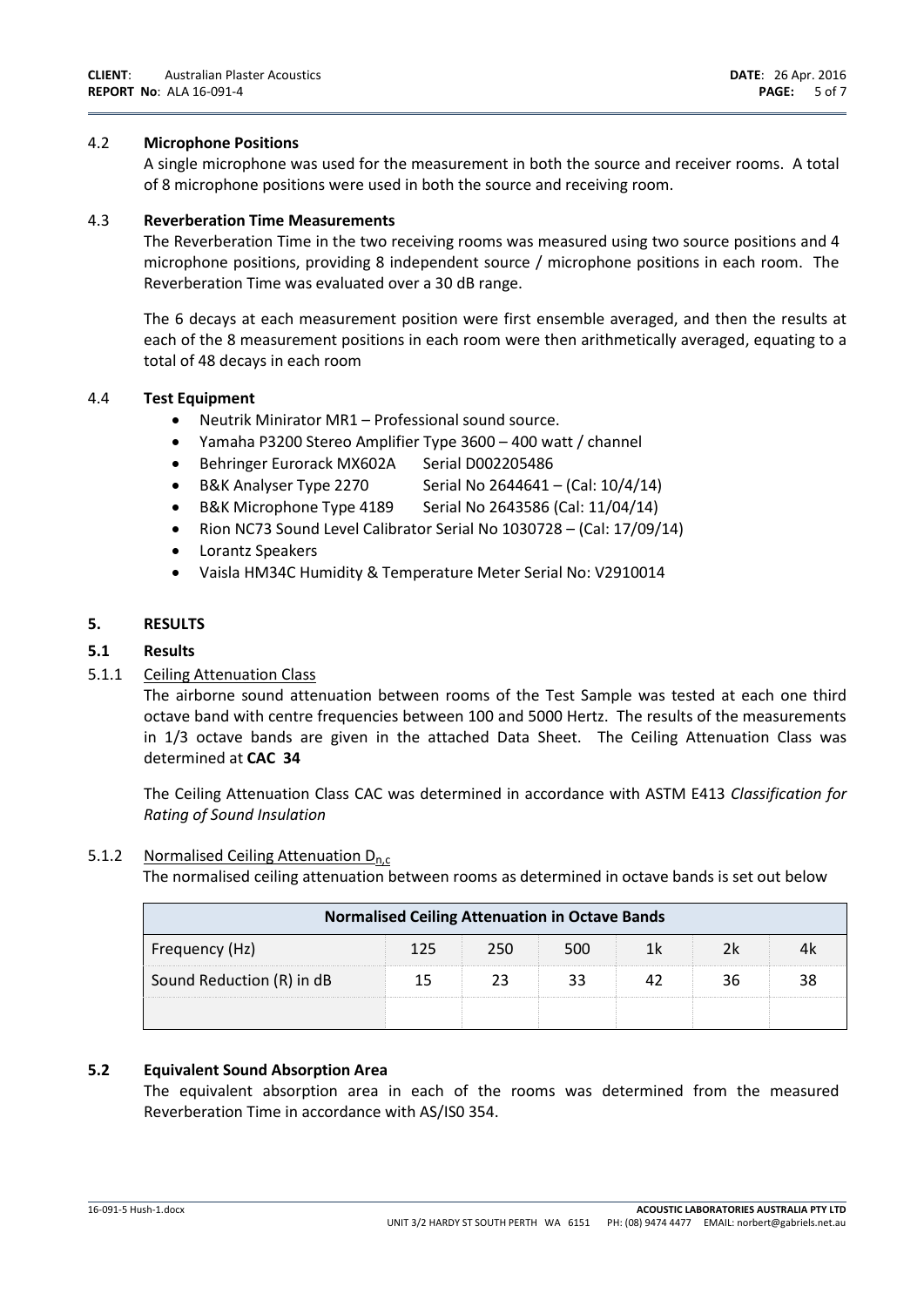The Equivalent Absorption Area and the Normalised Ceiling Attenuation  $D_{n,c}$  of the specimen at each one third octave band with centre frequencies between 100 and 4,000 Hertz is given in the Table 1.

| <b>Centre Frequency</b><br>Hz | Room AC2 Equivalent<br><b>Absorption Area</b><br>A in m2 | Room AC3 Equivalent<br><b>Absorption Area</b><br>A in m2 | <b>Normalised Ceiling</b><br><b>Attenuation</b><br>$D_{n,c}$ dB |
|-------------------------------|----------------------------------------------------------|----------------------------------------------------------|-----------------------------------------------------------------|
| 100                           | 15.8                                                     | 10.0                                                     | 14.5                                                            |
| 125                           | 15.6                                                     | 12.9                                                     | 14.4                                                            |
| 160                           | 13.3                                                     | 9.4                                                      | 18.6                                                            |
| 200                           | 11.8                                                     | 7.6                                                      | 21.7                                                            |
| 250                           | 12.8                                                     | 8.9                                                      | 24.1                                                            |
| 315                           | 13.6                                                     | 9.0                                                      | 23.4                                                            |
| 400                           | 14.5                                                     | 11.3                                                     | 30.3                                                            |
| 500                           | 12.8                                                     | 9.4                                                      | 33.7                                                            |
| 630                           | 12.0                                                     | 10.1                                                     | 35.2                                                            |
| 800                           | 11.8                                                     | 10.6                                                     | 41.6                                                            |
| 1k                            | 13.3                                                     | 11.0                                                     | 44.2                                                            |
| 1.25k                         | 12.8                                                     | 10.9                                                     | 42.1                                                            |
| 1.6k                          | 13.0                                                     | 10.5                                                     | 36.8                                                            |
| 2k                            | 12.0                                                     | 9.4                                                      | 35.7                                                            |
| 2 5k                          | 11.4                                                     | 9.0                                                      | 36.0                                                            |
| 3.15k                         | 10.9                                                     | 8.9                                                      | 36.9                                                            |
| 4k                            | 11.1                                                     | 8.9                                                      | 37.9                                                            |

*TABLE 1. Equivalent Absorption Area in each of the test chambers, and Normalised Ceiling Attenuation of Sample*

#### 5.3 **Significance**

The data in this report was obtained in a laboratory environment specified in ASTM E1414. According to ASTM E1414-11A Section 5, this environment does not include many elements typical in the real world environments which may substantially alter the performance of a system by providing alternate paths for the sound to be transmitted between rooms. However, this type of test method has been successfully used for a number of years to compare ceiling systems.

*Test & Report by: Checked by:* **Norbert Gabriels** B.Arch F.A.A.S. **Kingsley Hearne** B.Arch M.A.A.S.

Dophra

Hearne.